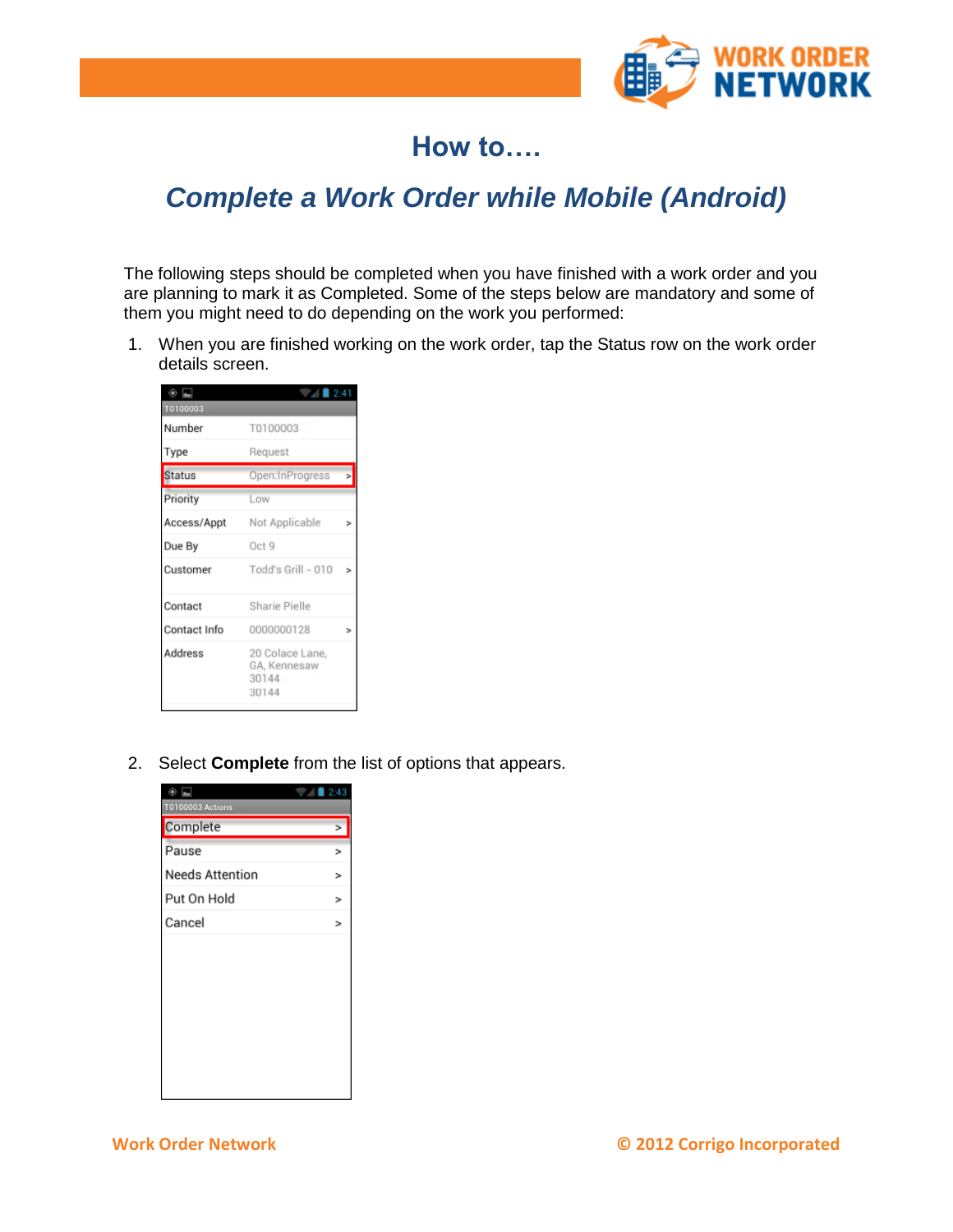

3. (Mandatory) On the Work Done screen, tap the text field at the top and then enter any completion notes you have for the work order.

| <b>Work Done</b> |            | 4:59           |
|------------------|------------|----------------|
|                  |            |                |
| Repair Code      |            | ,              |
| All Costs        |            | b.             |
| Labor            | <br>3h 17m | ⋗              |
| Materials        | \$0.00     | $\overline{ }$ |
|                  | Complete   |                |
|                  |            |                |

**Alert:** This is the only place you can enter completion notes for the work order. After you change the status to Complete, the completion notes text-entry field becomes inaccessible.

4. (Mandatory) Tap the **Repair Code** field to select the repair category related to the work order.

| ۵                        | $= 5.00$ |
|--------------------------|----------|
| <b>Repair Categories</b> |          |
| Janitorial               | >        |
| Pest Control             | $\geq$   |
| Work Complete            | ⋗        |
|                          |          |
|                          |          |
|                          |          |
|                          |          |
|                          |          |
|                          |          |
|                          |          |
|                          |          |
|                          |          |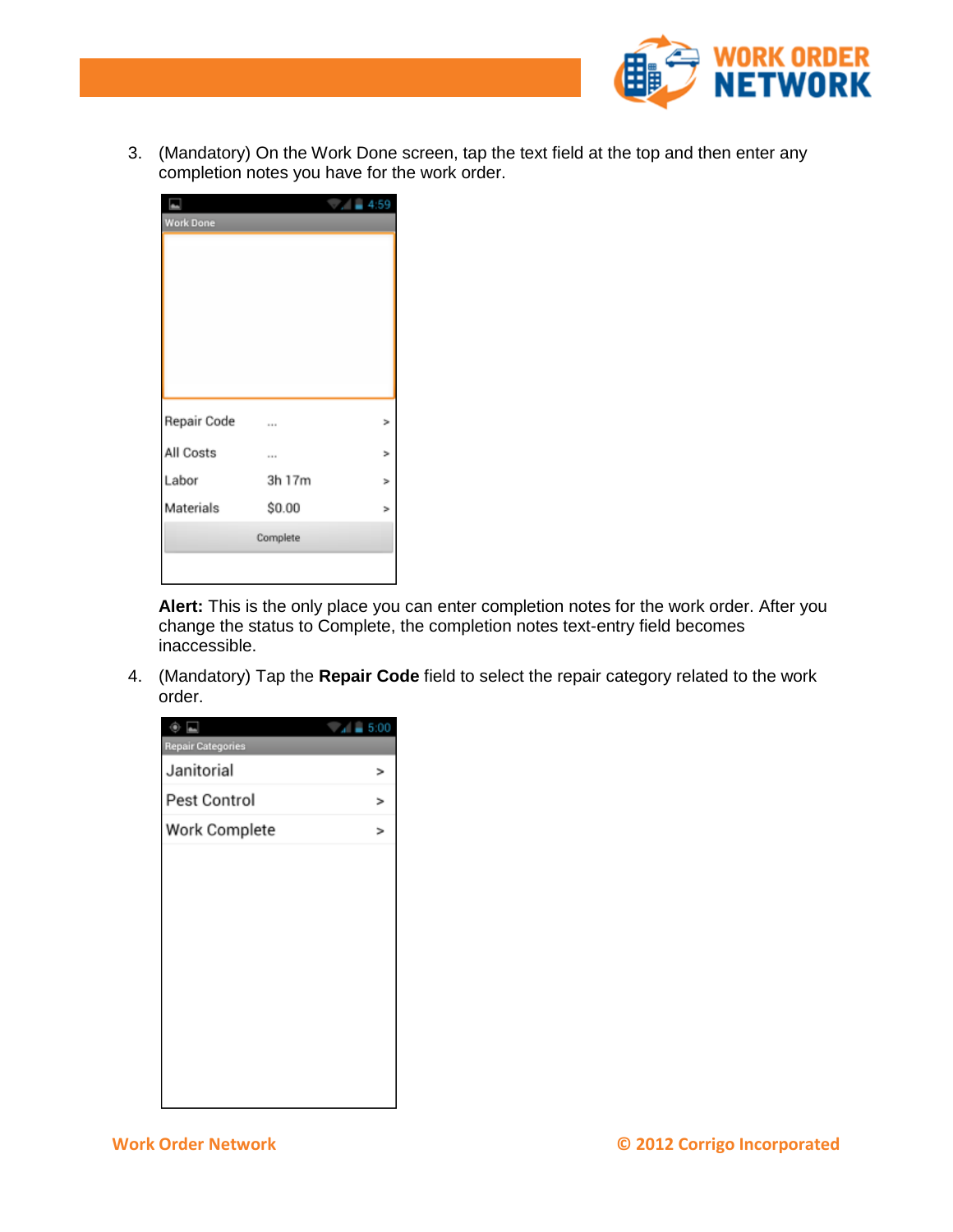

- 5. In rare cases, you might have additional labor costs you need to add to the work order or the time recorded for the work order is incorrect. When that happens, you can update the time displayed on the Work Done screen by doing the following:
	- a. Tap the **Labor** row on the Work Done screen.
	- b. On the Labor Costs screen that appears, tap the **Add >** link in the Total row.
	- c. (Optional) On the Add Labor Cost screen, if the default value in the Labor Code field is incorrect, tap the row to view the Choose labor code popup screen where you can select the correct code for the job.

| $\circ$ $\overline{1}$ 0<br><b>Add Labor Cost</b> |                |              | ₹ 2:12                  |  |
|---------------------------------------------------|----------------|--------------|-------------------------|--|
| <b>Start Date</b>                                 |                | 10/11/2012 > |                         |  |
| <b>Start Time</b>                                 |                | 02:12 PM >   |                         |  |
| Labor Code                                        |                | Std >        |                         |  |
| Duration                                          | 0              | 0<br>h       | m                       |  |
| Save                                              |                |              |                         |  |
|                                                   |                |              |                         |  |
|                                                   |                |              |                         |  |
|                                                   | $\overline{2}$ | 3            |                         |  |
| 4                                                 | 5              | 6            |                         |  |
|                                                   | 8              | 9            | $\overline{\mathbf{X}}$ |  |
|                                                   |                |              | <b>Done</b>             |  |

- d. Tap the **hour** field within the Duration row on the Add Labor Cost screen to enter the number of hours you spent on the job.
- e. Repeat Step d. for the **minute** field.
- f. Tap the **Save** button at the bottom of the screen.
- g. On the Labor screen, review the total amount of time you have recorded for the job. If everything is okay, tap the **Back** button on your phone to return to the Work Done screen.
- 6. If you have materials costs, add them to the work order by doing the following. Otherwise, jump to Step 7 below.
	- a. Tap the Materials row on the Work Done screen.
	- b. On the Material Costs screen that appears, tap the **Add >** link in the Materials row.
	- c. On the Find Product screen that appears, search for a product or manufacturer by entering at least two letters in at least one of the fields and tapping the **Search** button.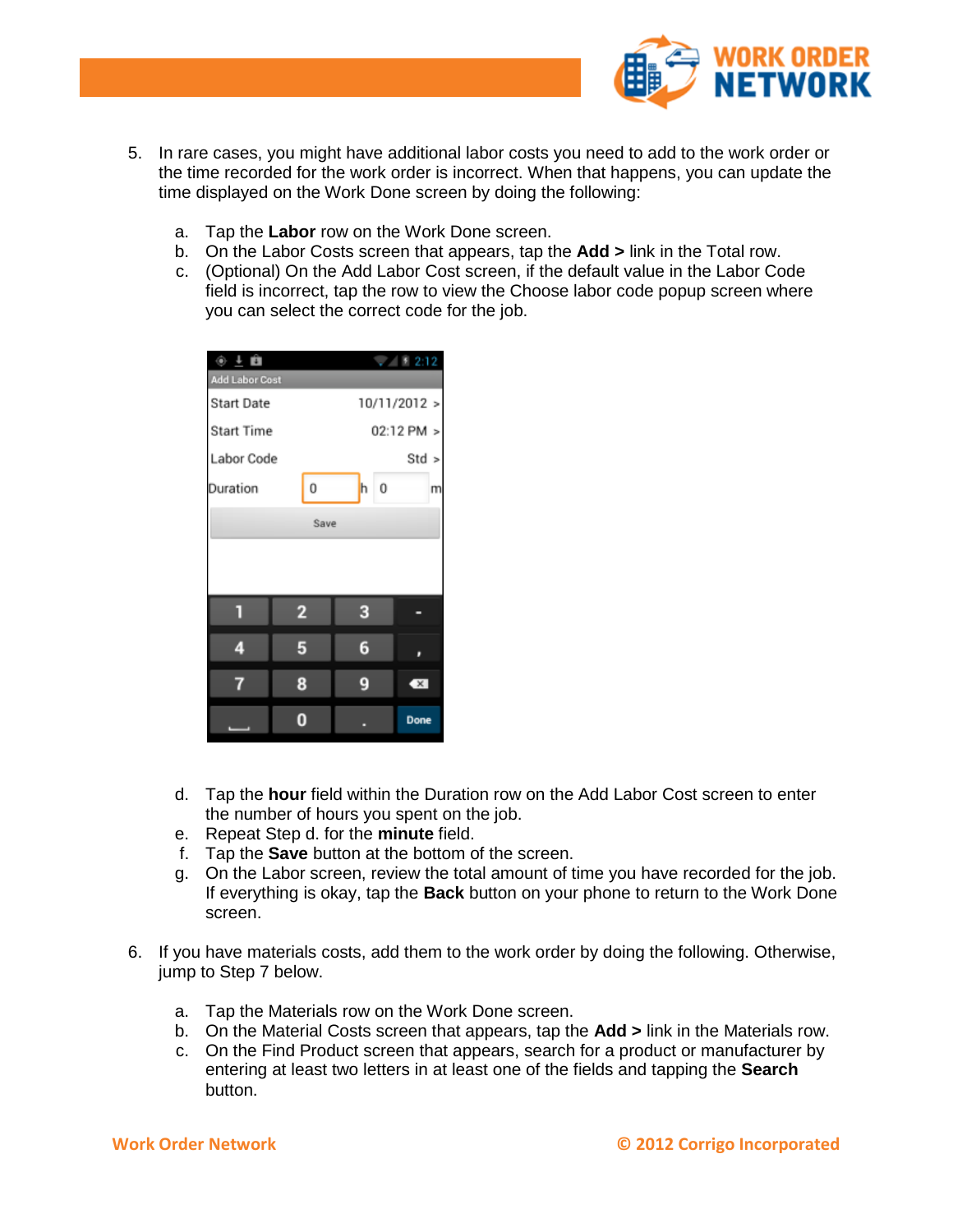

| Saving screenshot<br><b>Find Product</b> |           |  |  |
|------------------------------------------|-----------|--|--|
| Product                                  | <u>wa</u> |  |  |
| Manufacturer                             |           |  |  |
|                                          | Search    |  |  |
| Clear Filters                            |           |  |  |
|                                          |           |  |  |
|                                          |           |  |  |
|                                          |           |  |  |
|                                          |           |  |  |
|                                          |           |  |  |
|                                          |           |  |  |

**Note:** If your search returns no data, tap the Back button on your phone to return to the Find Product screen and try a different set of search criteria.

d. From the list of search results that appears, tap the name of the product that you want to add to the work order.

| Products  |   |
|-----------|---|
| PIL Cover | × |
| PIS Cover | × |
|           |   |
|           |   |
|           |   |
|           |   |
|           |   |
|           |   |
|           |   |
|           |   |
|           |   |
|           |   |
|           |   |
|           |   |

An Add Materials screen opens, displaying the specific details, location, and default price of the selected item.